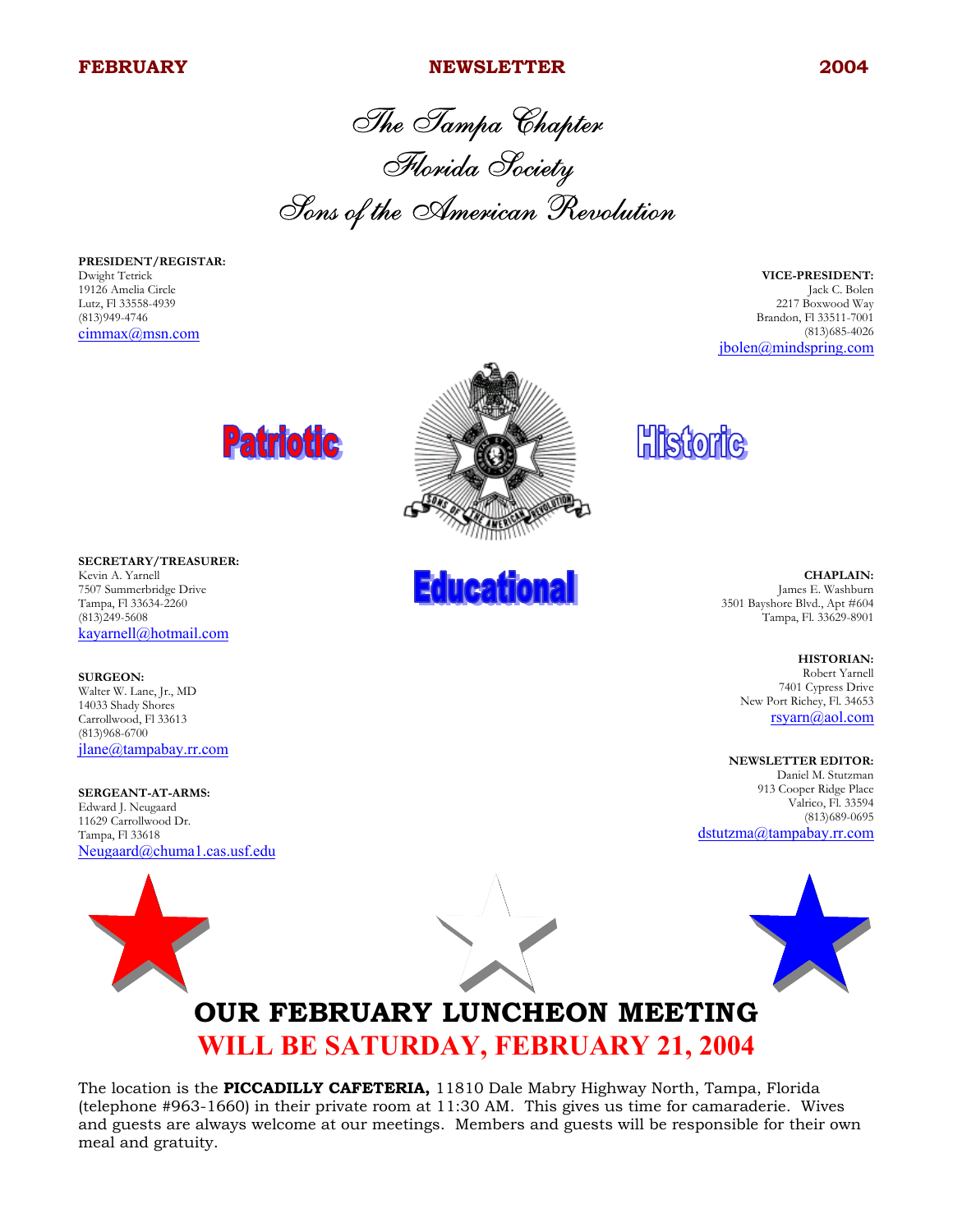# **FEBRUARY PROGRAM**

Don Middleton, a Chapter member and a teacher in the Hillsborough County School District will give a talk about George Washington.

### **Minutes of the January 24, 2004 meeting of the Tampa Chapter SAR**

President Tetrick called the meeting to order at 12:15. Chaplain Washburn offered the invocation. The secretary led the pledge to the flag and the President led the pledge to the SAR.

Members present: Dwight Tetrick, Jack Bolen, Ed Neugaard, Luther Lloyd, Joe Hill, Rodney Stebbins, Marty Miller, Jim Washburn, Manning Miller of the St. Petersburg chapter, Walter Lane, Don Millleton, Harold Hackney (recently approved member), Bob Yarnell, and Kevin Yarnell.

Welcome guests: Janett Tetrick, June Bolen, Jeanne Lloyd, Billie Washburn, Chuck Grant (potential member) and John Skillman (potential member)

The SAR membership approved the minutes of the December meeting as published in the newsletter.

The secretary reported that the membership had risen to 27 members. Further, Tampa was the only chapter to submit money for the Pennies for Patriot fund and was recognized for this at the recent state board of management meeting.

The treasurer reported a balance of \$2,345.12. He asked if Marty Miller would again audit the chapter books. Marty graciously agreed.

The president reported on the status of various people in the process of applying for membership. His fine work, along with that of his wife, continues to add members to the chapter's roster.

There being no other business the meeting recessed for lunch.

President Tetrick introduced the secretary who, in turn, introduced Manning Miller, President of the St. Petersburg Chapter. Compatriot Miller then installed the Tampa Chapter officers for 2004.

Following the induction, the secretary gave a brief overview of current projects at the state level. To this end, he provided copies of the reports submitted to the recent Winter Board of Management. In particular the secretary highlighted the excellent financial health of the state society

youth contests

- recent vote by the BOM to hold three of the four meetings each year in Lakeland
- new system by which members may receive the Florida Patriot magazine via the web
- work of the education committee particularly in the area of textbook adoption
- George Washington Memorial currently in planning for the Miami area
- National Society's Advancing America's Heritage project

A brief question and answer session followed.

Janett Tetrick won the 50/50 drawing. The chapter treasury was enriched by \$14.00.

President Tetrick led the recessional and Jim Washburn gave the benediction. The meeting adjourned at 1:24 pm.

Respectfully submitted,

Kevin Yarnell Chapter Secretary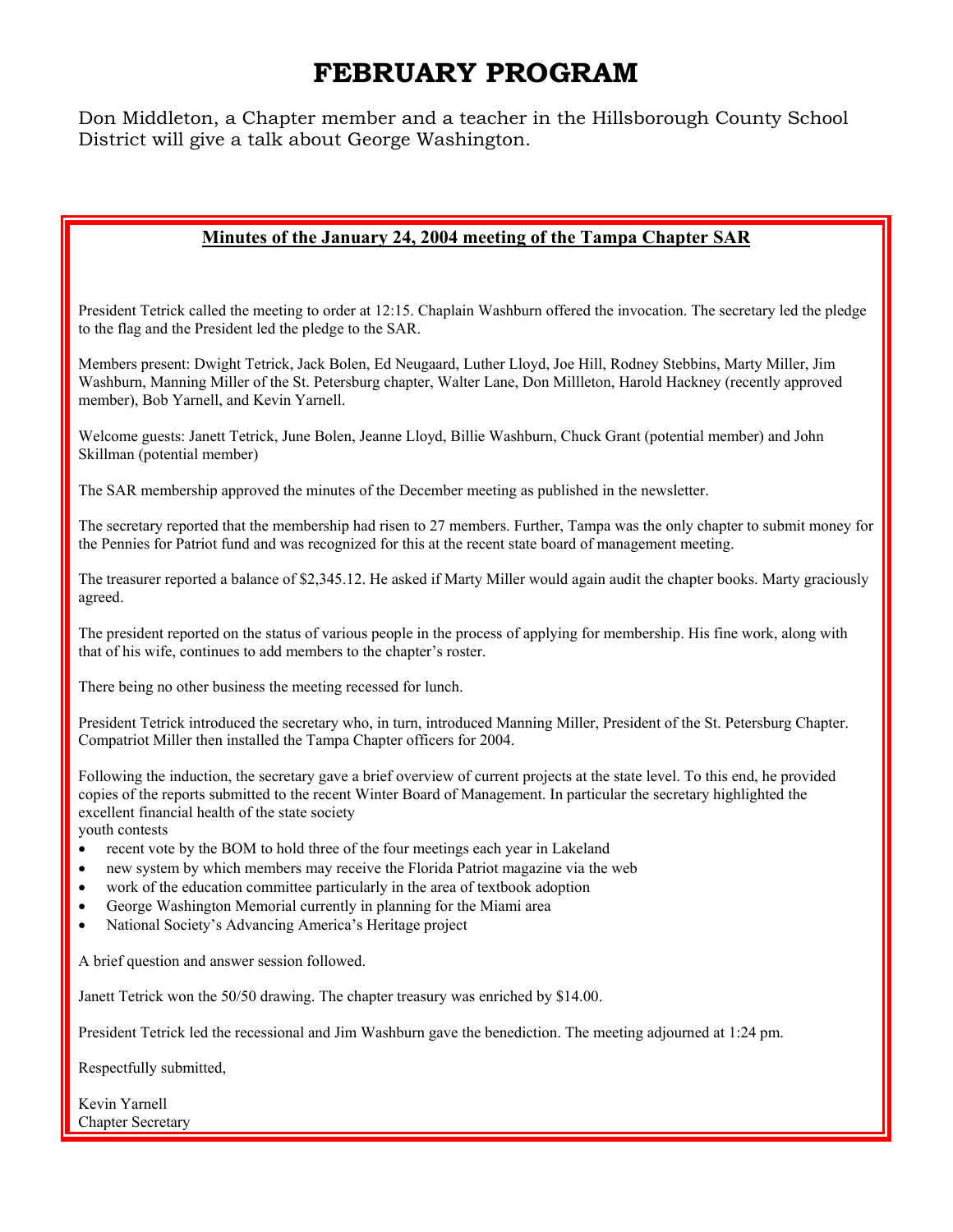## **FEBRUARY IN THE REVOLUTION**

**February 26, 1776** Washington issues an order making it illegal for cards, dice, or any other games of chance to be played in the Continental Army.

**February 27, 1776** The Battle of Moore's Creek Bridge, North Carolina. Americans stopped a force of Scottish Highlanders from joining the British Army. February 6, 1778 Treaty of Alliance with France.

**February 23, 1778** Prussian Baron Von Steuben joins the Continental Army at Valley Forge.

#### [July 4, 1779]

"Upon my arrival at the army I was….received with more marks of distinction than I had expected. General Washington came some miles to meet me and accompanied me to my quarters, where I found an officer and 25 men on guard. On my remonstrating against this on the ground that I was simply to be regarded as a volunteer, he replied in the most courteous manner that the entire army took pleasure in protecting such volunteers. He presented Major-General Lord Stirling and several other generals to me, and also Lieutenant-Colonel Fernans and Major Walker, whom Congress had desiginated as my adjutant-generals. On the same day my name was given to the army as the password, and on the following day the army turned out, General Washington accompanying me to review it. In a word, if Prince Ferdinand of Brunswick or the first field-marshal of Europe had arrived in my place he could not have been received with more marks of distinction than I was.

My services as a volunteer lasted no longer than five weeks, during which I drilled the army and made various dispositions in it which met with such approbation that I received my commission as a majorgeneral on the 26th of April. This was also accompanied at the same time with another commission of inspector-general of all the armies of the United States. My salary was now fixed at 16,400 French livres; while, in addition, my table and all of my official staff were maintained free of cost by a commissary of our own, and furnished with everything needful. Moreover, 22 horses for myself and equipage, 1 captain of horse, 2 lieutenants, and 40 dragoons to act as a body-guard were assigned to me by Congress. Furthermore, my adjutants and officers received the requisite number of horses and servants commensurate with their rank. I have 2 adjutant-generals, 2 inspector-adjutants, and 2 secretaries whose salaries are paid by Congress…

William L. Stone, translator, Letters of Brunswick and Hessian Officers during the American Revolution (Albany, 1891), 244-255 passing

Von Steuben at this time was middle age, stout, balding, and had a long nose; he had an Italian greyhound as a pet. He came with the recommendations of Benjamin Franklin and Silas Deane. Washington had received Von Steuben's cover letter prior to his arrival. The General was not aware that Von Steuben was not what he claimed, a lieutenant general nor had he served 22 years under Frederick the Great. Washington gave him 100 men to test and kept an eye on the drills. The rest is history.

Von Steuben took the 100 men and trained them so they could go out and work within each brigade. He trained them in his full dress uniform, while they were nearly naked. He would swear at them in German and French. When this did not work, he had Captain Benjamin Walker, who understood French, to swear at the men for him in English.

Von Steuben introduced progressive training for the troops. Company commanders were responsible for the training; however, sergeants carried out the work. The troops worked with and without arms. S the men were schooled, they were placed in group of three, then 12. They were taught to wheel to the right, and to the left. This was necessary to create a smooth firing line. The speed in which the troops fired with accuracy generally decided the battle. Von Steuben simplified the existing firing drill down to a quicker version, which was:

> Half Cock --- Flintlock! One Motion Handle --- Cartridge! One Motion Prime! One Motion Shut Pan! One Motion Charge with Cartridge! Two Motions Draw Ramrod! Two Motions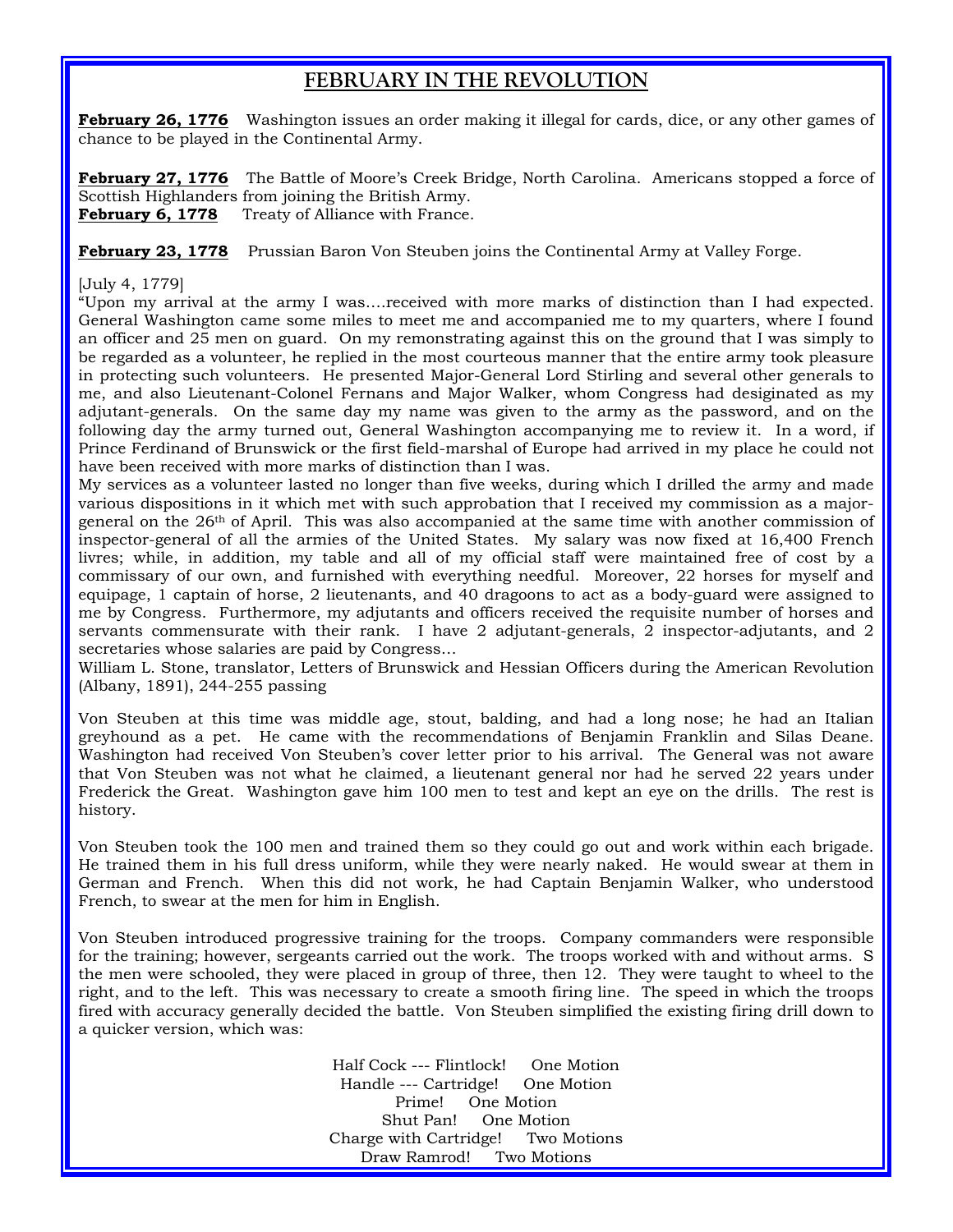### $Rap$  Down --- Rantridge!  $Tw$  Motion Fire! Two Motions

During the winter at Valley Forge, Von Steuben wrote "Regulations for the Order and Discipline of the Troops of the United States." He based his book on the training techniques he used on the troops at Valley Forge. The Army used this book for over 30 years.

Von Steuben also set up a system of camp sanitation. Until now, officers and enlisted men just found a spot and made them comfortable as best they could. There was no organization. Von Steuben had the Troops organize by companies and regiments. Huts and tents were put into rows or streets. Command on one line, officers on another, and then the enlisted men. The kitchen and latrines were placed on opposite ends of the camp, with the latrines on the downhill side.

**Frederick William Augustus, Baron Von Steuben 1730 – 1794 Portrait by: Charles Willson Peale**



### **HESSIANS**

During the American Revolution, Germany was divided into over 300 principalities. These countries supplied soldiers to the British Army. England, at the time, was short on manpower to cover her empire. The largest group of Germans to serve in the British Army came from Hesse-Cassel and therefore, all Germans were referred to as Hessians. Nearly 30,000 Germans fought for the British in North America.

Frederick II was the Prince of Hesse-Cassel and he sold the services of approximately 12,000 soldiers to King George III. Frederick received a mighty high price for their services, of which the soldiers received basically their rations. These soldiers were technically not mercenaries.

At that time, there were nearly 200,000 German-Americans in the colonies, which were thriving in the new country. Since the economic conditions in Germany were not good, this new land was very appealing to the Germans. In addition, the Americans enticed the Germans to desert with the lure of free land, economic gain, and freedom. An estimated 5,000 Germans remained in America after the war.